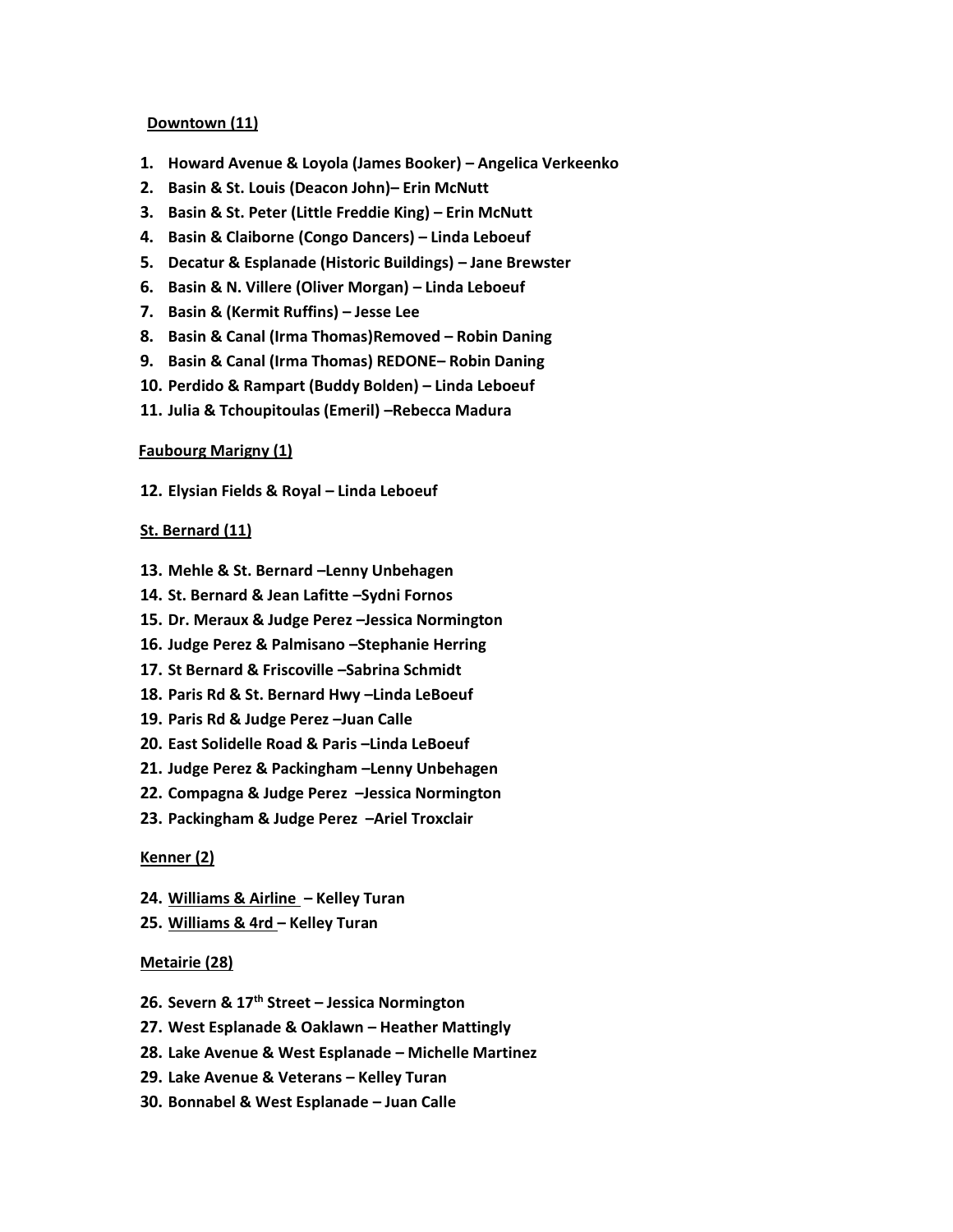- **31. Bonnabel & Veterans – Michelle Martinez**
- **32. Veterans & Clearview – Linda Leboeuf**
- **33. Aurora & Veterans – Heather Mattingly**
- **34. Veterans & Martin Behrman – Karel Sloan Boekbinder**
- **35. West Esplanade & Ridgelake – Kelley Turan**
- **36. Causeway & 6th St. – Linda Leboeuf**
- **37. Veterans & Macy's – Jessica Normington**
- **38. Elmeer & Veterans – Jennifer Lindsley**
- **39. Veterans & Causeway – Juan Calle**
- **40. Brown & West Bank Expressway – Juan Calle**
- **41. Lapallco & Manhattan – Pandora Davis**
- **42. West Metairie & Transcontinental – Jane Brewster**
- **43. Causeway & West Esplanade – Linda Leboeuf**
- **44. Manhattan @ Walmart –Chelsea Monroe**
- **45. Manhattan @ AMC –Amber Hepting**
- **46. Manhattan & Ames – Dapper Bruce Lafitte/Karel Sloan Boekbinder**
- **47. Homestead & West Esplanade – Pandora Davis**
- **48. Transcontinental & West Esplanade – Michelle Martinez**
- **49. Kawanee & Trancontinental – Michelle Martinez**
- **50. Cleary & West Napoleon – Brittany DiNunzio**
- **51. Edenborn & Veterans – Michelle Martinez**
- **52. Lapalco & Woodmere – Juan Calle**
- **53. Lapalco & Betty – Juan Calle**

#### **Ninth Ward (1)**

**54. Poland & Claiborne – Trish Maheu**

#### **Seventh Ward (1)**

**55. St. Bernard & Galvez (Indian Chief) – Linda Leboeuf**

## **St. Roch (1)**

**56. St. Roch & St. Claude – Linda Leboeuf**

## **Algiers (15)**

- **57. General DeGaulle & Shirley – Jessica Normington**
- **58. Kabel & MacArthur – Jamar Duvol Pierre**
- **59. West Bend/Garden Oaks & General DeGaulle – Charles Gillam**
- **60. General Meyer & Shirley – Jessica Normington**
- **61. General DeGaulle & Lennox – Karel Sloan Boekbinder**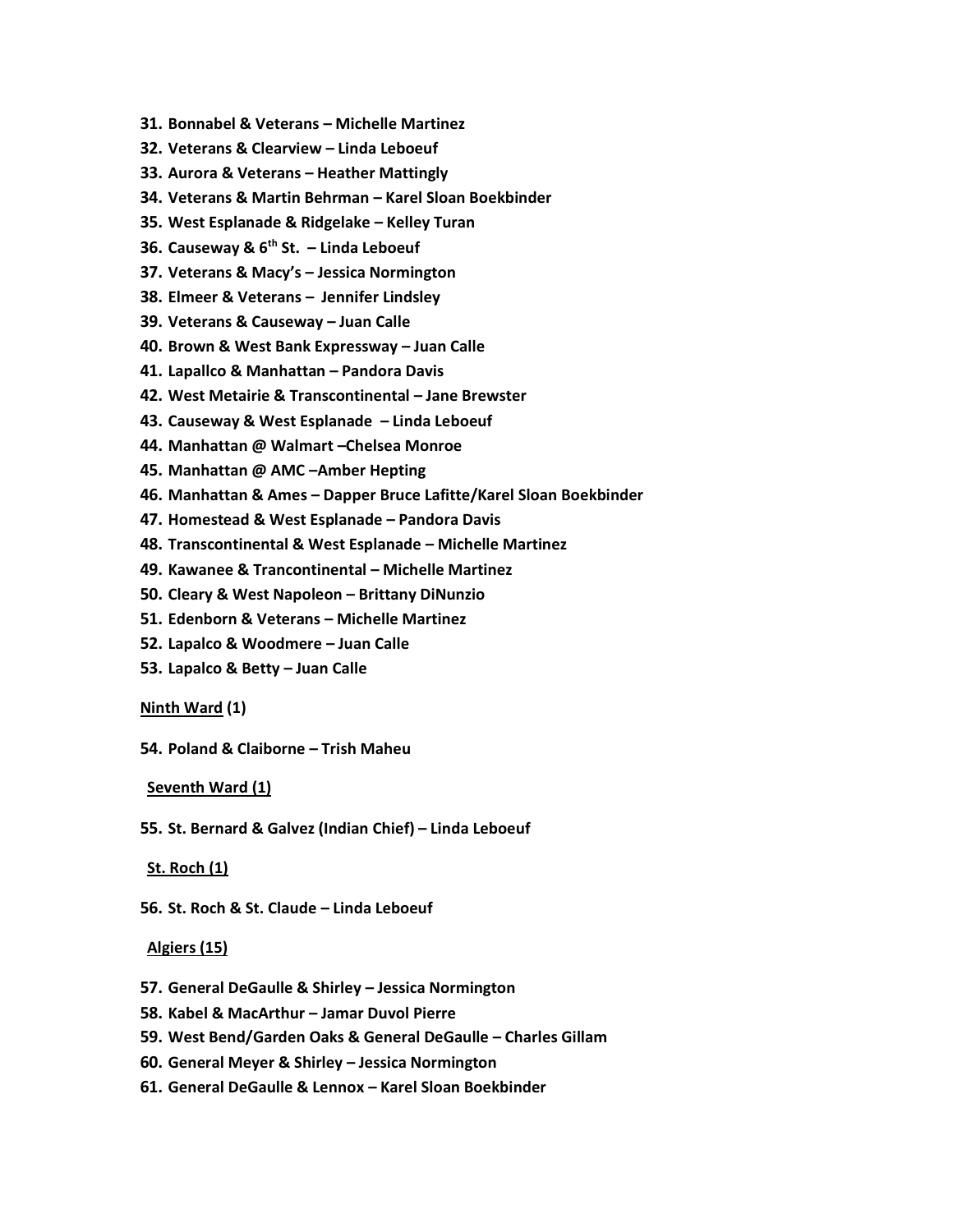- **62. Holiday right off Gen de Gaulle in front of Rouse's – Cary Songy**
- **63. Tullis & Behrman– Cary Songy**
- **64. Odeon & General Meyer – Cary Songy**
- **65. Newton/Whitney & LB Landry – Cary Songy**
- **66. General DeGaulle & Woodland – Karel Sloan Boekbinder**
- **67. General DeGaulle & Behrman – Cary Songy**
- **68. General Meyer & Kabel – Jessica Normington**
- **69. General Meyer & Behrman – Linda Leboeuf**
- **70. Holiday & General Meyer – Linda Leboeuf**
- **71. MacArthur & Holiday Jennifer Lindsley**

#### **Mid-City (36)**

- **72. Orleans & Jeff Davis –Lindsey Postaski**
- **73. Banks & Jeff Davis –Linda LeBoeuf**
- **74. Jeff Davis & Lafitte – Jessica Normington**
- **75. Jeff Davis & Bienville – Jane Brewster**
- **76. Jeff Davis & Canal – April Curran**
- **77. Jeff Davis & Banks – Angelica Verkeenko**
- **78. Jeff Davis & Tulane – Emily Berganza**
- **79. Earhart & Washington – Max Cron**
- **80. Earhart & Jeff Davis – Scott Thomson**
- **81. Earhart & Pine – Cameron Eustis**
- **82. Earhart & Broadway – Angelica Verkeenko**
- **83. Earhart & Carrollton – Robin Daning**
- **84. Broad & Orleans - Kelly Mueller**
- **85. Broad & Esplanade – Angelica Verkeenko**
- **86. Broad & Ursulines – Angelica Verkeenko**
- **87. Broad & Bayou Rd.- Angelica Verkeenko**
- **88. Broad & Bienville – Jessica Normington**
- **89. Broad & Canal – Phil Vanderkyn**
- **90. Broad & Banks–Sean Clark**
- **91. Broad & Tulane – Jessica Normington**
- **92. Carrollton & Orleans – Angelica Verkeenko**
- **93. Carrollton & Bienville – Scott Thomson**
- **94. Carrollton & Banks – Karel Sloan Boekbinder**
- **95. Carrollton & Ulloa – Jennifer Lindsley**
- **96. Carrollton & Palmetto – William Mullaney**
- **97. Carrollton & Palm – Angelica Verkeenko**
- **98. Carrollton & Canal – Angelica Verkeenko (GONE)**
- **99. Carrollton & Canal – Heather Mattingly**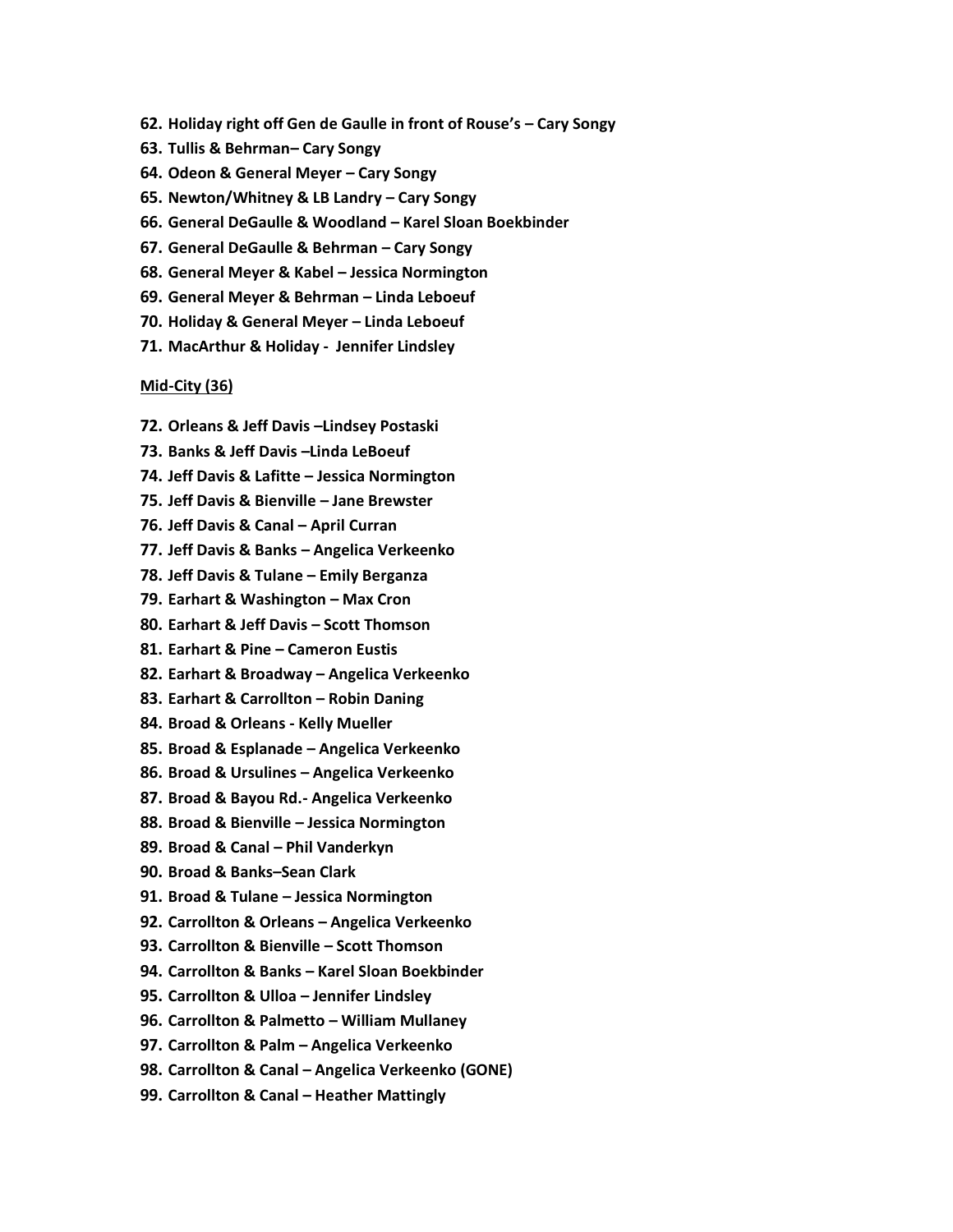- **100. City Park & Carrollton – Jennifer Lindsley**
- **101. Carrollton & Claiborne – Jane Brewster**
- **102. Carrollton & Tulane – Heather Mattingly**
- **103. Orleans & N. Miro – Linda LeBoeuf**
- **104. Orleans & Galvez – Linda LeBoeuf**
- **105. Dumaine & N. Miro – Linda LeBoeuf**
- **106. Ulloa & Tulane – Jessica Normington**
- **107. Orleans & I-10 exit – Whitney Melton Jeffreys**
- **108. Esplanade & Moss – Whitney Melton Jeffreys**

## **Bio-Medical/Downtown District (12)**

- **109. Canal & N. Galvez – Robin Daning**
- **110. N. Galvez & Tulane – Robin Daning**
- **111. N. Prieur & Tulane – Robin Daning (GONE)**
- **112. Claiborne & Tulane – Karel Sloan Boekbinder**
- **113. Tulane & S. Villere – Jennifer Lindsley**
- **114. Canal & Claiborne –Jennifer Lindsley**
- **115. Tulane & Lasalle—Sara Bonar**
- **116. Tulane & S. Villere (6 phone boxes)—Angelica Verkeenko**
- **117. N.Prieur & Tulane—Lanise Danfield**
- **118. Loyola & Tulane – Linda LeBoeuf**
- **119. Loyola & Gravier – Linda LeBoeuf**
- **120. Loyola & Perdido – Jennifer Lindsley**

# **Gentilly (18)**

- **121. Gentilly Boulevard & Franklin – Joseph Stewart**
- **122. Gentilly Boulevard & Elysian Fields – Jessica Normington**
- **123. Elysian Fields & Mirabeau – Jessica Norminton**
- **124. Robert E. Lee & Elysian Fields – Jennifer Lindsley**
- **125. Elysian Fields & Filmore – Jessica Normington**
- **126. Elysian Fields & Leon C. Simon – Jennifer Lindsley**
- **127. Leon C. Simon & St. Anthony –Anthonyka Ferdinand**
- **128. Leon C. Simon & Waldo—Linda Leboeuf**
- **129. Leon C. Simon & Franklin—Jesse Lee**
- **130. Elysian Fields & Robert E. Lee –Jennifer Lindsley**
- **131. Elysian Fields & Prentiss –Jennifer Lindsley**
- **132. Franklin & 610 junction—Jessica Normington**
- **133. Franklin & Robert E. Lee—Jessica Normington**
- **134. Paris & Mirabeau —Linda Leboeuf**
- **135. Paris & Filmore –Jennifer Lindsley**
- **136. Mirabeau & St. Anthony – Heather Mattingly**
- **137. Norman Mayer & Gentilly Blvd. —Linda Leboeuf**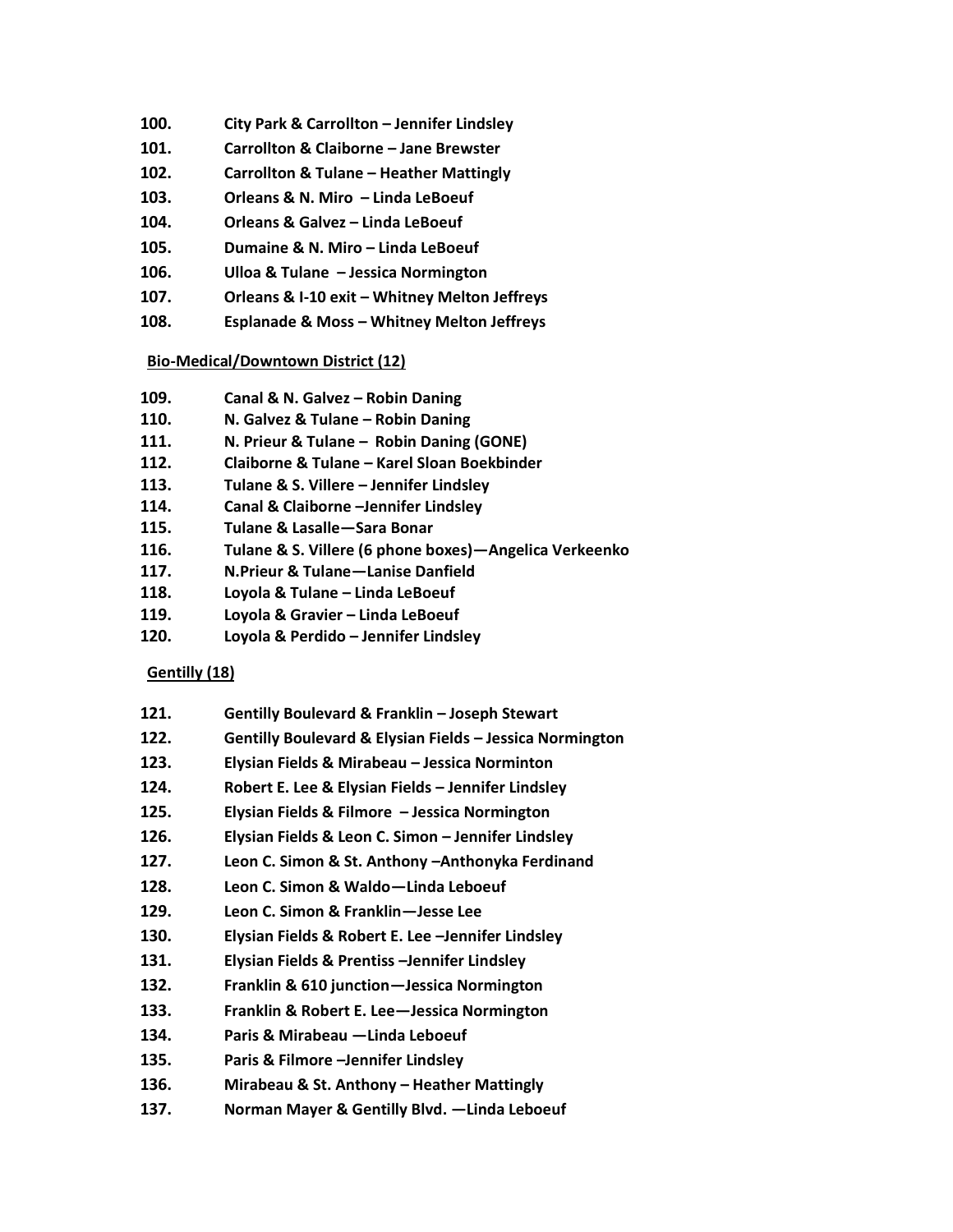# **138. Gentilly Blvd. & Dillard —Linda Leboeuf**

# **Uptown (23)**

| 139. | Fontainebleau & Nashville - Anthonyka Ferdinand            |
|------|------------------------------------------------------------|
| 140. | Magazine & Melpomene - Karel Sloan Boekbinder              |
| 141. | Freret & Nashville - Angelica Verkeenko                    |
| 142. | Freret & State - Joseph Pearson                            |
| 143. | Freret & Calhoun - Max Cron                                |
| 144. | <b>Freret &amp; McAlister - Robin Daning</b>               |
| 145. | <b>Willow &amp; McAlister-Tulane Students</b>              |
| 146. | <b>Walmsley &amp; Carrollton - Robin Daning</b>            |
| 147. | Claiborne & Napoleon - Angelica Verkeenko                  |
| 148. | Claiborne & Louisiana - Angelica Verkeenko                 |
| 149. | Claiborne & Toledano - Angelica Verkeenko                  |
| 150. | Claiborne & Washington - Angelica Verkeenko                |
| 151. | Claiborne & Martin Luther King - Joseph Pearson            |
| 152. | Claiborne & Jackson - Brent Rich                           |
| 153. | Washington & Broad - Angelica Verkeenko                    |
| 154. | Washington & Jeff Davis - Angelica Verkeenko               |
| 155. | Lasalle & Louisiana - Sharika Mahdi                        |
| 156. | Magazine & Henry Clay-Kady Perry                           |
| 157. | Tchoupitoulas & Napoleon-Kady Perry                        |
| 158. | Magazine & Nashville-Angelica Verkeenko (GONE)             |
| 159. | <b>Magazine &amp; Nashville-Chelsey Monroe</b>             |
| 160. | Tchoupitalous & Nashville-Angelica Verkeenko               |
| 161. | Napoleon & Clara - Robin Daning                            |
| 162. | Napoleon & Freret - Robin Daning                           |
| 163. | Napoleon & Magnolia - Juan Calle                           |
| 164. | Napoleon & St. Charles-Trish Maheu                         |
| 165. | Jefferson & Freret - Robin Daning                          |
| 166. | Magazine & Washington -Linda Leboeuf                       |
| 167. | Napoleon & Magazine - Juan Calle                           |
| 168. | Prytania & Napoleon - Rebecca Madura                       |
| 169. | <b>New Orleans East (2)</b>                                |
| 170. | Bullard & I-10 West Service Road - Anthonyka Ferdinand     |
| 171. | Bullard I-10 Service Road at Walmart - Anthonyka Ferdinand |

## **Lakefront (19)**

172. **Harrison & Canal Blvd - Evelyn Menge**